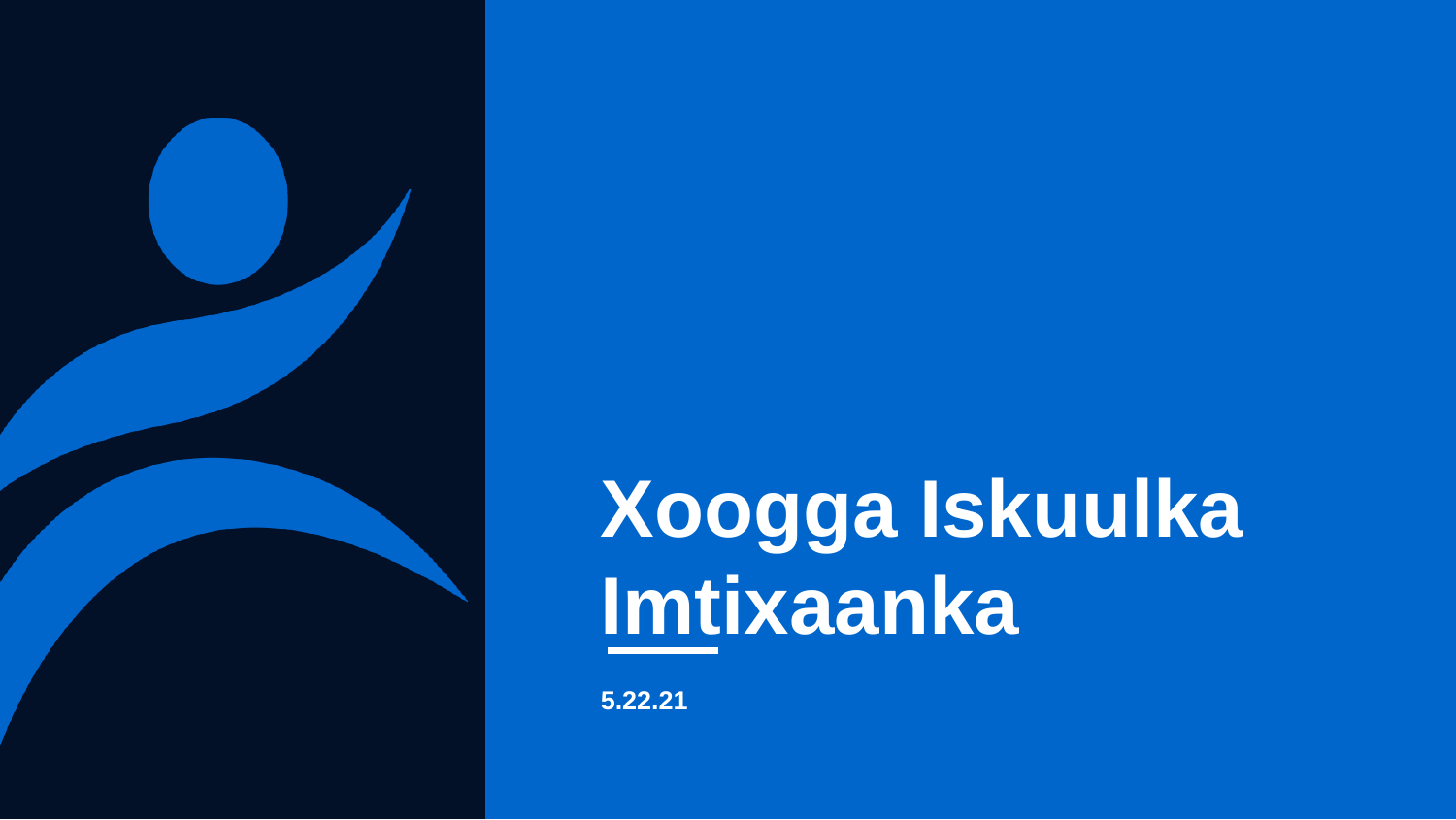**Boqolleyda casuumaadah a ee loo fidinayo ardayda Dhaqaale ahaan tabaaleysan ee loo yaqaan Zip Code (Fasalka 7aad)**

*\* Nip Codes ka yar 10 casuumaad ayaa la isugu geeyay koox ahaan.*

| <b>Zip Code</b> | <b>Xaafada</b>                  |                 | <b>SY20-21</b>           |                  | <b>SY21-22</b>            |
|-----------------|---------------------------------|-----------------|--------------------------|------------------|---------------------------|
|                 |                                 | <b>Wadarta</b>  | Martiqaadyada Boqolkiiba | Wadarta          | Martiqaadyada             |
|                 |                                 | Casuumadaha     | <b>Eco Dis</b>           | Casuumadaha      | <b>Boqolkiiba Eco Dis</b> |
| 2108            | <b>Beacon Hill</b>              | <10             |                          | $\overline{10}$  |                           |
| 2109            | Downtown                        | $\overline{50}$ |                          | <10              |                           |
| 2110            | Downtown                        | $\overline{10}$ |                          | $\overline{10}$  |                           |
| 2111            | Chinatown                       | 24              | 75%                      | $\overline{5}$   |                           |
| 2113            | North End                       | $\leq 10$       |                          | <10              |                           |
| 2114            | Beacon Hill / West End          | 19              | 11%                      | <10              |                           |
| 2115            | Longwood/Fenway                 | 14              | 43%                      | 10               | 20%                       |
| 2116            | <b>Back Bay</b>                 | $\overline{27}$ | $0\%$                    | $\overline{13}$  | 23%                       |
| 2118            | South End                       | $\overline{36}$ | 33%                      | $\overline{27}$  | 19%                       |
| 2119            | Roxbury                         | $\overline{27}$ | 56%                      | $\overline{50}$  | 68%                       |
| 2120            | Roxbury                         | $\overline{16}$ | 63%                      | $\overline{11}$  | 55%                       |
| 2121            | Roxbury                         | $\overline{27}$ | 78%                      | 67               | 76%                       |
| 2122            | Dorchester                      | 62              | 40%                      | 48               | 48%                       |
| 2124            | Dorchester                      | 84              | 51%                      | 109              | 47%                       |
| 2125            | Dorchester                      | 47              | 47%                      | 59               | 59%                       |
| 2126            | Mattapan                        | $\overline{20}$ | 45%                      | $\overline{51}$  | 53%                       |
| 2127            | South Boston                    | 34              | 35%                      | $\overline{35}$  | 34%                       |
| 2128            | Bariga Boston                   | 57              | 65%                      | 75               | 55%                       |
| 2129            | Charlestown                     | $\overline{56}$ | 38%                      | $\overline{35}$  | 20%                       |
| 2130            | Jamaica Plain                   | $\overline{77}$ | 12%                      | $\overline{54}$  | 6%                        |
| 2131            | Roslindale                      | 94              | 33%                      | 67               | 16%                       |
| 2132            | West Roxbury                    | 133             | 7%                       | 69               | 10%                       |
| 2134            | Allston                         | $\overline{17}$ | 65%                      | 11               | 36%                       |
| 2135            | Brighton                        | $\overline{52}$ | 37%                      | 29               | 34%                       |
| 2136            | Hyde Park                       | 67              | 31%                      | 67               | 33%                       |
| 2163            | Allston                         | $\leq 10$       |                          | <10              |                           |
| 2199            | <b>Back Bay</b>                 | <10             |                          | <10              |                           |
| 2210            | South Boston Waterfront         | <10             |                          | $\overline{50}$  |                           |
| 2215            | Fenway/Kenmore                  | $\overline{10}$ |                          | $\overline{<}10$ |                           |
| 2467            | Chestnut Hill                   | <10             |                          | <10              |                           |
| 9999            | Hoylaawe/DCF                    |                 |                          | 53               | 100%                      |
|                 | Zip codes ka yar 10 casuumaad * | 35              | 11%                      | 34               | 26%                       |
|                 | Wadarta                         | 1025            | 35%                      | 974              | 43%                       |

**2**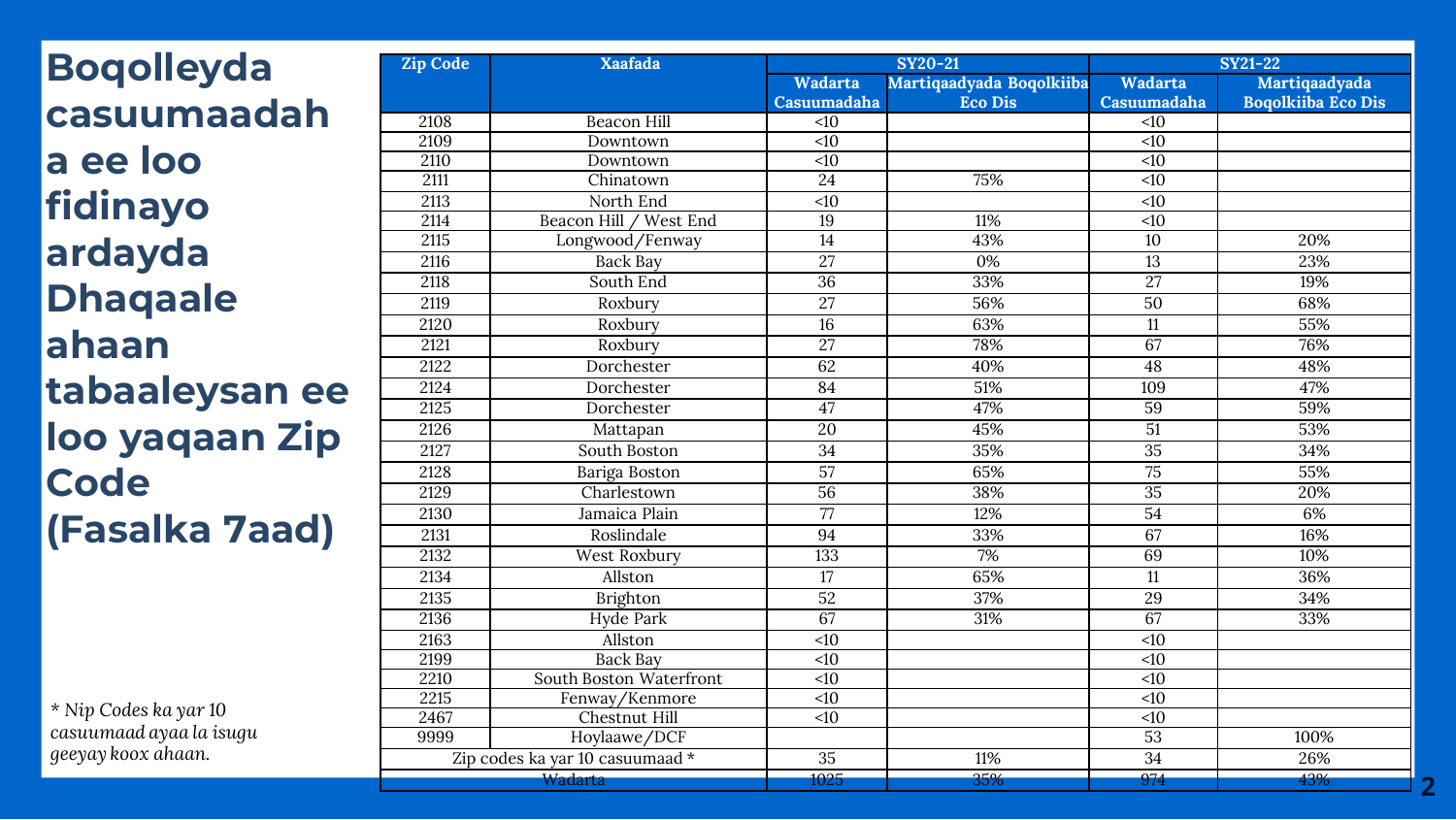**Boqolleyda casuumaadah a ee loo fidinayo ardayda Dhaqaale ahaan tabaaleysan ee loo yaqaan Zip Code (Fasalka 9aad)**

| <b>Zip Code</b> | <b>Xaafada</b>                  |                    | SY20-21                   |                    | <b>SY21-22</b>            |
|-----------------|---------------------------------|--------------------|---------------------------|--------------------|---------------------------|
|                 |                                 | Wadarta            | Martiqaadyada             | Wadarta            | Martiqaadyada             |
| 2108            | <b>Beacon Hill</b>              | Casuumadaha<br><10 | <b>Boqolkiiba Eco Dis</b> | Casuumadaha<br><10 | <b>Boqolkiiba Eco Dis</b> |
| 2109            | Downtown                        | $\overline{<}10$   |                           | $\overline{10}$    |                           |
| 2110            |                                 | $\overline{10}$    |                           | <10                |                           |
|                 | Downtown                        |                    |                           |                    |                           |
| 2111            | Chinatown                       | <10                |                           | <10                |                           |
| 2113            | North End                       | $\overline{10}$    |                           | $\overline{<}10$   |                           |
| 2114            | Beacon Hill / West End          | <10                |                           | <10                |                           |
| 2115            | Longwood/Fenway                 | $\overline{11}$    | 55%                       | $\overline{50}$    |                           |
| 2116            | Back Bay                        | $\overline{10}$    |                           | <10                |                           |
| 2118            | South End                       | $\overline{11}$    | 82%                       | $\overline{11}$    | 64%                       |
| 2119            | Roxbury                         | $\overline{25}$    | 52%                       | $\overline{20}$    | 80%                       |
| 2120            | Roxbury                         | $\overline{13}$    | 77%                       | <10                |                           |
| 2121            | Roxbury                         | $\overline{22}$    | 55%                       | $\overline{23}$    | 78%                       |
| 2122            | Dorchester                      | $\overline{32}$    | 69%                       | $\overline{20}$    | 75%                       |
| 2124            | Dorchester                      | 43                 | 60%                       | 42                 | 50%                       |
| 2125            | Dorchester                      | $\overline{32}$    | 63%                       | $\overline{20}$    | 65%                       |
| 2126            | Mattapan                        | 17                 | 29%                       | 27                 | 41%                       |
| 2127            | South Boston                    | $\overline{11}$    | 64%                       | $\overline{12}$    | 58%                       |
| 2128            | Bariga Boston                   | $\overline{21}$    | 71%                       | $\overline{28}$    | 82%                       |
| 2129            | Charlestown                     | 14                 | 71%                       | $\overline{10}$    |                           |
| 2130            | Jamaica Plain                   | $\overline{20}$    | 35%                       | 17                 | 35%                       |
| 2131            | Roslindale                      | $\overline{25}$    | 20%                       | 18                 | 50%                       |
| 2132            | West Roxbury                    | $\overline{22}$    | 23%                       | $\overline{12}$    | 42%                       |
| 2134            | Allston                         | $\overline{10}$    | 70%                       | <10                |                           |
| 2135            | Brighton                        | 17                 | 29%                       | 10                 | 80%                       |
| 2136            | Hyde Park                       | $\overline{35}$    | 31%                       | 24                 | 50%                       |
| 2163            | Allston                         | <10                |                           | <10                |                           |
| 2199            | Back Bay                        | <10                |                           | <10                |                           |
| 2210            | South Boston Waterfront         | <10                |                           | <10                |                           |
| 2215            | Fenway/Kenmore                  | $\overline{50}$    |                           | <10                |                           |
| 2467            | <b>Chestnut Hill</b>            | <10                |                           | <10                |                           |
| 9999            | Hoylaawe/DCF                    |                    |                           | $\overline{20}$    | 100%                      |
|                 | Zip codes ka yar 10 casuumaad * | $\overline{25}$    | 68%                       | $\overline{36}$    | 64%                       |
|                 | Wadarta                         | 406                | 52%                       | 340                | 63%                       |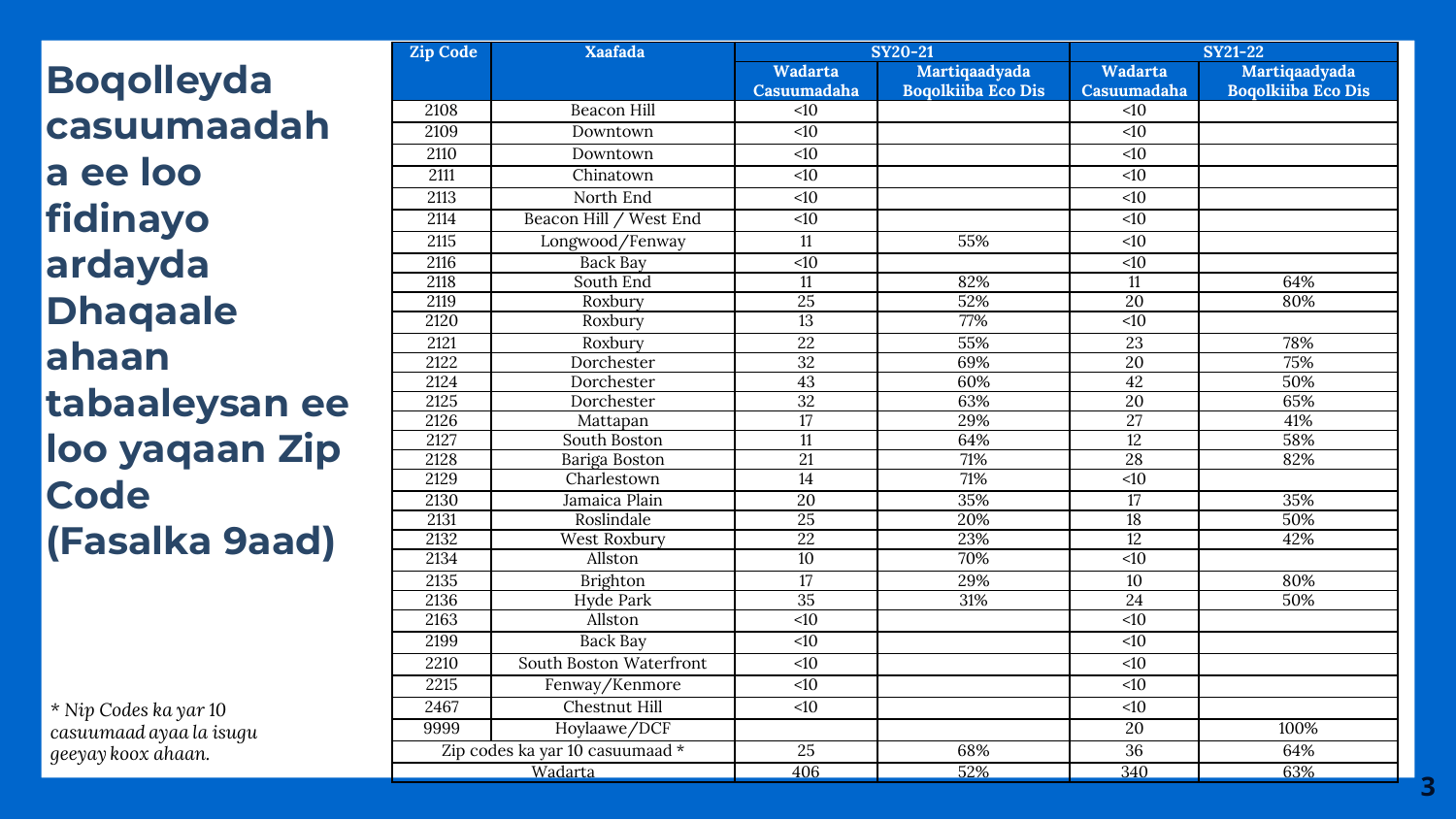|    | Zip               | <b>Xaafada</b>                  |                                    |            | SY20-21          |                                                       | <b>SY21-22</b>                 |            |                  |                                                     |
|----|-------------------|---------------------------------|------------------------------------|------------|------------------|-------------------------------------------------------|--------------------------------|------------|------------------|-----------------------------------------------------|
| da | Code              |                                 | Wadar<br>ta<br>Casuu<br>madah<br>a | <b>BPS</b> | Kireysi          | Gaarka loo<br>leeyahay $/$<br>Kooban/<br><b>Metco</b> | Wadart<br>a<br>Casuu<br>madaha | <b>BPS</b> | Kireysi          | Gaarka loo<br>leeyahay /<br>Kooban/<br><b>Metco</b> |
|    | 2108              | <b>Beacon Hill</b>              | <10                                |            |                  |                                                       | <10                            |            |                  |                                                     |
|    | 2109              | Downtown                        | $\overline{<}10$                   |            |                  |                                                       | $\overline{10}$                |            |                  |                                                     |
|    | $\overline{2110}$ | Downtown                        | $\overline{<}10$                   |            |                  |                                                       | $\overline{<}10$               |            |                  |                                                     |
|    | 2111              | Chinatown                       | $\overline{24}$                    | 96%        | 0%               | 4%                                                    | <10                            |            |                  |                                                     |
|    | 2113              | North End                       | $\overline{10}$                    |            |                  |                                                       | $\overline{10}$                |            |                  |                                                     |
|    | 2114              | Beacon Hill / West End          | $\overline{19}$                    | 42%        | 0%               | 58%                                                   | $\overline{<}10$               |            |                  |                                                     |
|    | 2115              | Longwood/Fenway                 | 14                                 | 64%        | 0%               | 36%                                                   | 10                             | 50%        | $0\%$            | 50%                                                 |
|    | 2116              | <b>Back Bav</b>                 | $\overline{27}$                    | 19%        | $\overline{0\%}$ | 81%                                                   | $\overline{13}$                | 69%        | $\overline{0\%}$ | 31%                                                 |
|    | 2118              | South End                       | $\overline{36}$                    | 58%        | 6%               | 36%                                                   | $\overline{27}$                | 59%        | 4%               | 37%                                                 |
|    | 2119              | Roxbury                         | $\overline{27}$                    | 85%        | 11%              | 4%                                                    | 50                             | 80%        | 8%               | 12%                                                 |
|    | 2120              | Roxbury                         | 16                                 | 69%        | 13%              | 19%                                                   | 11                             | 55%        | 18%              | 27%                                                 |
|    | 2121              | Roxbury                         | $\overline{27}$                    | 74%        | 22%              | 4%                                                    | 67                             | 87%        | 6%               | 7%                                                  |
|    | 2122              | Dorchester                      | 62                                 | 69%        | 10%              | 21%                                                   | 48                             | 77%        | 13%              | 10%                                                 |
|    | 2124              | Dorchester                      | 84                                 | 73%        | 12%              | 15%                                                   | $\frac{109}{x}$                | 77%        | 13%              | 10%                                                 |
|    | 2125              | Dorchester                      | 47                                 | 68%        | 17%              | 15%                                                   | 59                             | 81%        | 8%               | 10%                                                 |
|    | 2126              | Mattapan                        | $\overline{20}$                    | 40%        | 50%              | 10%                                                   | $\overline{51}$                | 71%        | 20%              | 10%                                                 |
|    | 2127              | South Boston                    | $\overline{34}$                    | 53%        | 12%              | 35%                                                   | $\overline{35}$                | 66%        | 6%               | 29%                                                 |
|    | 2128              | Bariga Boston                   | $\overline{57}$                    | 88%        | 11%              | 2%                                                    | $\overline{75}$                | 80%        | 15%              | 5%                                                  |
|    | 2129              | Charlestown                     | $\overline{56}$                    | 88%        | 0%               | 13%                                                   | $\overline{35}$                | 80%        | 0%               | 20%                                                 |
|    | 2130              | Jamaica Plain                   | $\overline{77}$                    | 56%        | 6%               | 38%                                                   | $\overline{54}$                | 65%        | $\overline{0\%}$ | 35%                                                 |
|    | 2131              | Roslindale                      | 94                                 | 76%        | 11%              | 14%                                                   | 67                             | 69%        | 6%               | 25%                                                 |
|    | 2132              | West Roxbury                    | 133                                | 62%        | 4%               | 35%                                                   | 69                             | 64%        | $\frac{3\%}{ }$  | 33%                                                 |
|    | 2134              | Allston                         | 17                                 | 88%        | $\overline{0\%}$ | 12%                                                   | 11                             | 91%        | 0%               | 9%                                                  |
|    | 2135              | Brighton                        | $\overline{52}$                    | 67%        | 0%               | 33%                                                   | 29                             | 72%        | 0%               | 28%                                                 |
|    | 2136              | Hyde Park                       | 67                                 | 55%        | 21%              | 24%                                                   | 67                             | 58%        | 16%              | 25%                                                 |
|    | 2163              | Allston                         | <10                                |            |                  |                                                       | <10                            |            |                  |                                                     |
|    | 2199              | <b>Back Bav</b>                 | <10                                |            |                  |                                                       | <10                            |            |                  |                                                     |
|    | 2210              | South Boston Waterfront         | $\overline{50}$                    |            |                  |                                                       | <10                            |            |                  |                                                     |
|    | 2215              | Fenway/Kenmore                  | $\overline{10}$                    |            |                  |                                                       | $\overline{<}10$               |            |                  |                                                     |
|    | 2467              | Chestnut Hill                   | $\overline{10}$                    |            |                  |                                                       | $\overline{10}$                |            |                  |                                                     |
|    | 9999              | Hovlaawe/DCF                    |                                    |            |                  |                                                       | 53                             | 100%       | 0%               | 0%                                                  |
|    |                   | Zip codes ka var 10 casuumaad * | 35                                 | 57%        | $0\%$            | 43%                                                   | $\overline{34}$                | 65%        | $\overline{0\%}$ | 35%                                                 |
|    |                   | Wadarta                         | 1025                               | 67%        | 9%               | 24%                                                   | 974                            | 74%        | 8%               | 18%                                                 |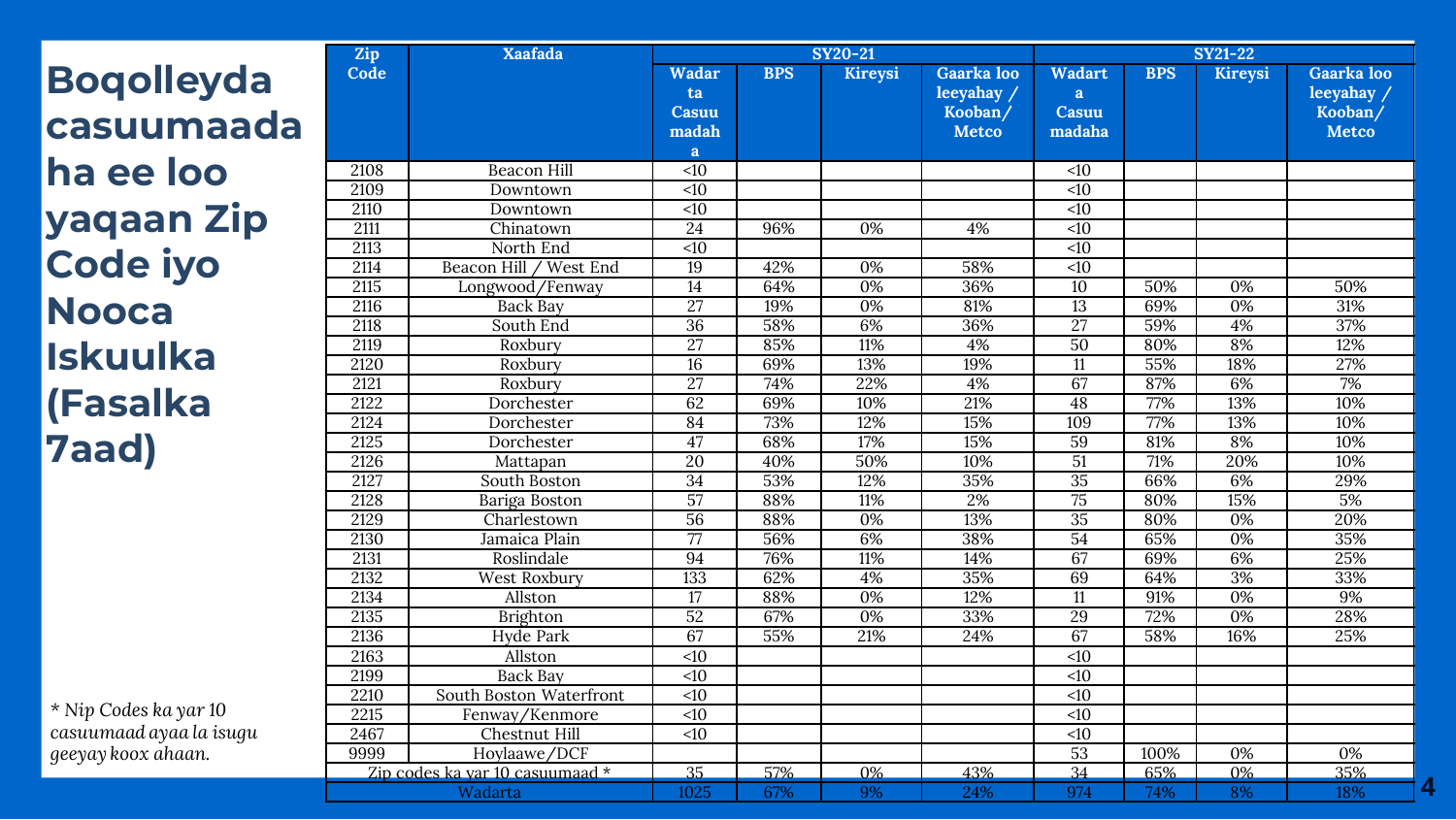**Boqolleyda casuumaada ha ee loo yaqaan Zip Code iyo Nooca Iskuulka (Fasalka 9aad)**

| <b>Zip Code</b>   | <b>Xaafada</b>                  |                            |            | <b>SY20-21</b> |                                                     |                                   | <b>SY21-22</b> |                  |                                                     |  |  |
|-------------------|---------------------------------|----------------------------|------------|----------------|-----------------------------------------------------|-----------------------------------|----------------|------------------|-----------------------------------------------------|--|--|
|                   |                                 | Wadarta<br>Casuuma<br>daha | <b>BPS</b> | Kireysi        | Gaarka loo<br>leeyahay /<br>Kooban/<br><b>Metco</b> | Wadarta<br><b>Casuumad</b><br>aha | <b>BPS</b>     | Kireysi          | Gaarka loo<br>leeyahay /<br>Kooban/<br><b>Metco</b> |  |  |
| 2108              | <b>Beacon Hill</b>              | <10                        |            |                |                                                     | <10                               |                |                  |                                                     |  |  |
| 2109              | Downtown                        | <10                        |            |                |                                                     | <10                               |                |                  |                                                     |  |  |
| 2110              | Downtown                        | $\overline{10}$            |            |                |                                                     | $\overline{10}$                   |                |                  |                                                     |  |  |
| 2111              | Chinatown                       | <10                        |            |                |                                                     | <10                               |                |                  |                                                     |  |  |
| 2113              | North End                       | <10                        |            |                |                                                     | <10                               |                |                  |                                                     |  |  |
| 2114              | Beacon Hill / West End          | $\overline{50}$            |            |                |                                                     | $\overline{50}$                   |                |                  |                                                     |  |  |
| 2115              | Longwood/Fenway                 | $\overline{11}$            | 55%        | 18%            | 27%                                                 | <10                               |                |                  |                                                     |  |  |
| 2116              | <b>Back Bay</b>                 | $\overline{10}$            |            |                |                                                     | $\overline{50}$                   |                |                  |                                                     |  |  |
| 2118              | South End                       | $\overline{11}$            | 91%        | 0%             | 9%                                                  | 11                                | 64%            | 9%               | 27%                                                 |  |  |
| $\overline{2119}$ | Roxbury                         | $\overline{25}$            | 48%        | 36%            | 16%                                                 | $\overline{20}$                   | 80%            | 5%               | 15%                                                 |  |  |
| 2120              | Roxbury                         | $\overline{13}$            | 77%        | 15%            | 8%                                                  | $\overline{50}$                   |                |                  |                                                     |  |  |
| 2121              | Roxbury                         | $\overline{22}$            | 59%        | 32%            | 9%                                                  | 23                                | 87%            | 9%               | 4%                                                  |  |  |
| 2122              | Dorchester                      | $\overline{32}$            | 66%        | 16%            | 19%                                                 | $\overline{20}$                   | 85%            | 10%              | $\overline{5\%}$                                    |  |  |
| 2124              | Dorchester                      | 43                         | 70%        | 14%            | 16%                                                 | 42                                | 74%            | 14%              | 12%                                                 |  |  |
| 2125              | Dorchester                      | $\overline{32}$            | 75%        | 16%            | 9%                                                  | $\overline{20}$                   | 75%            | 20%              | 5%                                                  |  |  |
| 2126              | Mattapan                        | 17                         | 24%        | 35%            | 41%                                                 | $\overline{27}$                   | 56%            | 22%              | 22%                                                 |  |  |
| 2127              | South Boston                    | $\overline{11}$            | 73%        | 9%             | 18%                                                 | $\overline{12}$                   | 75%            | 17%              | 8%                                                  |  |  |
| 2128              | Bariga Boston                   | $\overline{21}$            | 81%        | 10%            | 10%                                                 | $\overline{28}$                   | 96%            | 4%               | 0%                                                  |  |  |
| 2129              | Charlestown                     | 14                         | 86%        | 7%             | 7%                                                  | <10                               |                |                  |                                                     |  |  |
| 2130              | Jamaica Plain                   | $\overline{20}$            | 20%        | 20%            | 60%                                                 | $\overline{17}$                   | 65%            | $\overline{0\%}$ | 35%                                                 |  |  |
| 2131              | Roslindale                      | $\overline{25}$            | 44%        | 12%            | 44%                                                 | $\overline{18}$                   | 61%            | 11%              | 28%                                                 |  |  |
| 2132              | West Roxbury                    | $\overline{22}$            | 45%        | 5%             | 50%                                                 | $\overline{12}$                   | 83%            | $0\%$            | 17%                                                 |  |  |
| 2134              | Allston                         | $\overline{10}$            | 80%        | 0%             | 20%                                                 | $\overline{10}$                   |                |                  |                                                     |  |  |
| 2135              | Brighton                        | 17                         | 41%        | 0%             | 59%                                                 | 10                                | 80%            | 0%               | 20%                                                 |  |  |
| 2136              | Hyde Park                       | $\overline{35}$            | 40%        | 29%            | 31%                                                 | 24                                | 67%            | 21%              | 13%                                                 |  |  |
| 2163              | Allston                         | <10                        |            |                |                                                     | <10                               |                |                  |                                                     |  |  |
| 2199              | <b>Back Bav</b>                 | <10                        |            |                |                                                     | $\overline{50}$                   |                |                  |                                                     |  |  |
| 2210              | South Boston Waterfront         | <10                        |            |                |                                                     | <10                               |                |                  |                                                     |  |  |
| 2215              | Fenway/Kenmore                  | $<10$                      |            |                |                                                     | <10                               |                |                  |                                                     |  |  |
| 2467              | <b>Chestnut Hill</b>            | <10                        |            |                |                                                     | <10                               |                |                  |                                                     |  |  |
| 9999              | Hoylaawe/DCF                    |                            |            |                |                                                     | 20                                | 90%            | 0%               | 10%                                                 |  |  |
|                   | Zip codes ka yar 10 casuumaad * | 25                         | 80%        | 0%             | 20%                                                 | 36                                | 83%            | 6%               | 11%                                                 |  |  |
|                   | Wadarta                         | 406                        | 59%        | 16%            | 25%                                                 | $\overline{340}$                  | 77%            | 10%              | 13%                                                 |  |  |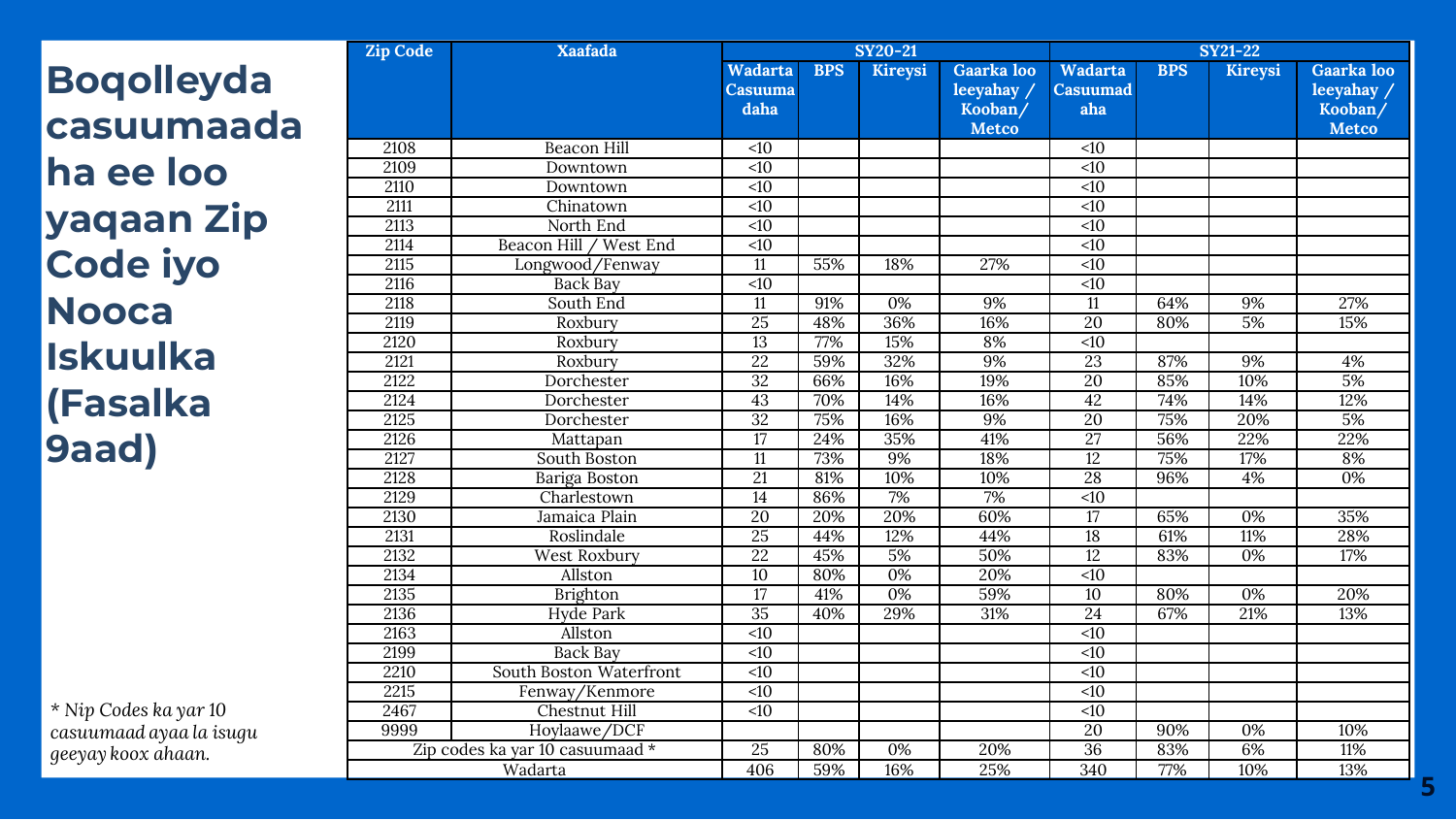**Qeybinta GPA ee ardayda lagu casuumay (Fasalka 7aad)**

| <b>Zip Code</b> | <b>Xaafada</b>                  | $#$ Lagu<br>martiqaad<br>ay: | $B -$<br>$7 - 7.9$ | <sub>B</sub><br>$8 - 8.9$ | $R+$<br>$9 - 9.9$ | $A-$<br>$10 - 10.9$ | A<br>$11 - 11.9$ | $A+$<br>12 | <b>Celceliska</b><br><b>GPA</b> |
|-----------------|---------------------------------|------------------------------|--------------------|---------------------------|-------------------|---------------------|------------------|------------|---------------------------------|
| 02108           | Beacon Hill                     | <10                          |                    |                           |                   |                     |                  |            |                                 |
| 02109           | Downtown                        | $\overline{10}$              |                    |                           |                   |                     |                  |            |                                 |
| 02110           | Downtown                        | $\overline{10}$              |                    |                           |                   |                     |                  |            |                                 |
| 02111           | Chinatown                       | $\overline{10}$              |                    |                           |                   |                     |                  |            |                                 |
| 02113           | North End                       | $\overline{10}$              |                    |                           |                   |                     |                  |            |                                 |
| 02114           | Beacon Hill / West End          | <10                          |                    |                           |                   |                     |                  |            |                                 |
| 02115           | Longwood/Fenway                 | 10                           | 0%                 | 0%                        | 20%               | 50%                 | 30%              | 0%         | 10.38                           |
| 02116           | Back Bay                        | $\overline{13}$              | 0%                 | 0%                        | 0%                | 46%                 | 31%              | 23%        | 11.10                           |
| 02118           | South End                       | $\overline{27}$              | 0%                 | 0%                        | 0%                | 48%                 | 44%              | 7%         | 10.92                           |
| 02119           | Roxbury                         | $\overline{50}$              | 0%                 | 34%                       | 32%               | 16%                 | 14%              | 4%         | 9.51                            |
| 02120           | Roxbury                         | 11                           | 0%                 | 9%                        | 45%               | 36%                 | 9%               | 0%         | 9.89                            |
| 02121           | Roxbury                         | 67                           | 0%                 | 21%                       | 40%               | 18%                 | 12%              | 9%         | 9.79                            |
| 02122           | Dorchester                      | 48                           | $0\%$              | 0%                        | 0%                | 42%                 | 48%              | 10%        | 11.04                           |
| 02124           | Dorchester                      | 109                          | 0%                 | 0%                        | 30%               | 27%                 | 40%              | 3%         | 10.53                           |
| 02125           | Dorchester                      | 59                           | 0%                 | 0%                        | 31%               | 24%                 | 34%              | 12%        | 10.67                           |
| 02126           | Mattapan                        | $\overline{51}$              | 2%                 | 37%                       | 24%               | 18%                 | 18%              | 2%         | 9.57                            |
| 02127           | South Boston                    | $\overline{35}$              | 0%                 | 3%                        | 31%               | 23%                 | 37%              | 6%         | 10.48                           |
| 02128           | Bariga Boston                   | $\overline{75}$              | 0%                 | $0\%$                     | 37%               | 39%                 | 23%              | 1%         | 10.25                           |
| 02129           | Charlestown                     | $\overline{35}$              | 0%                 | $0\%$                     | 0%                | 3%                  | 74%              | 23%        | 11.56                           |
| 02130           | Jamaica Plain                   | $\overline{54}$              | 0%                 | $\overline{0\%}$          | $\overline{0\%}$  | 37%                 | 41%              | 22%        | 11.19                           |
| 02131           | Roslindale                      | 67                           | 0%                 | 0%                        | 0%                | 49%                 | 43%              | 7%         | 10.94                           |
| 02132           | West Roxbury                    | 69                           | 0%                 | $\overline{0\%}$          | 0%                | 10%                 | 51%              | 39%        | 11.51                           |
| 02134           | Allston                         | $\overline{11}$              | 0%                 | 9%                        | 18%               | 45%                 | 27%              | 0%         | 10.32                           |
| 02135           | Brighton                        | 29                           | 0%                 | 0%                        | 24%               | 48%                 | 28%              | 0%         | 10.36                           |
| 02136           | Hyde Park                       | 67                           | 0%                 | $\overline{0\%}$          | 37%               | 30%                 | 30%              | 3%         | 10.32                           |
| 02163           | Allston                         | $\overline{10}$              |                    |                           |                   |                     |                  |            |                                 |
| 02199           | <b>Back Bay</b>                 | $\overline{10}$              |                    |                           |                   |                     |                  |            |                                 |
| 02210           | South Boston Waterfront         | $\overline{10}$              |                    |                           |                   |                     |                  |            |                                 |
| 02215           | Fenway/Kenmore                  | <10                          |                    |                           |                   |                     |                  |            |                                 |
| 02467           | Chestnut Hill                   | <10                          |                    |                           |                   |                     |                  |            |                                 |
| 99999           | Hoylaawe / DCF                  | $\overline{53}$              | 0%                 | 42%                       | 34%               | 9%                  | 8%               | 8%         | 9.31                            |
|                 | Zip codes ka yar 10 casuumaad * | $\overline{34}$              | 0%                 | 3%                        | 18%               | 12%                 | 53%              | 15%        | 10.92                           |
|                 | Wadarta                         | 974                          | 0%                 | 8%                        | 22%               | 27%                 | 33%              | 10%        | 10.49                           |